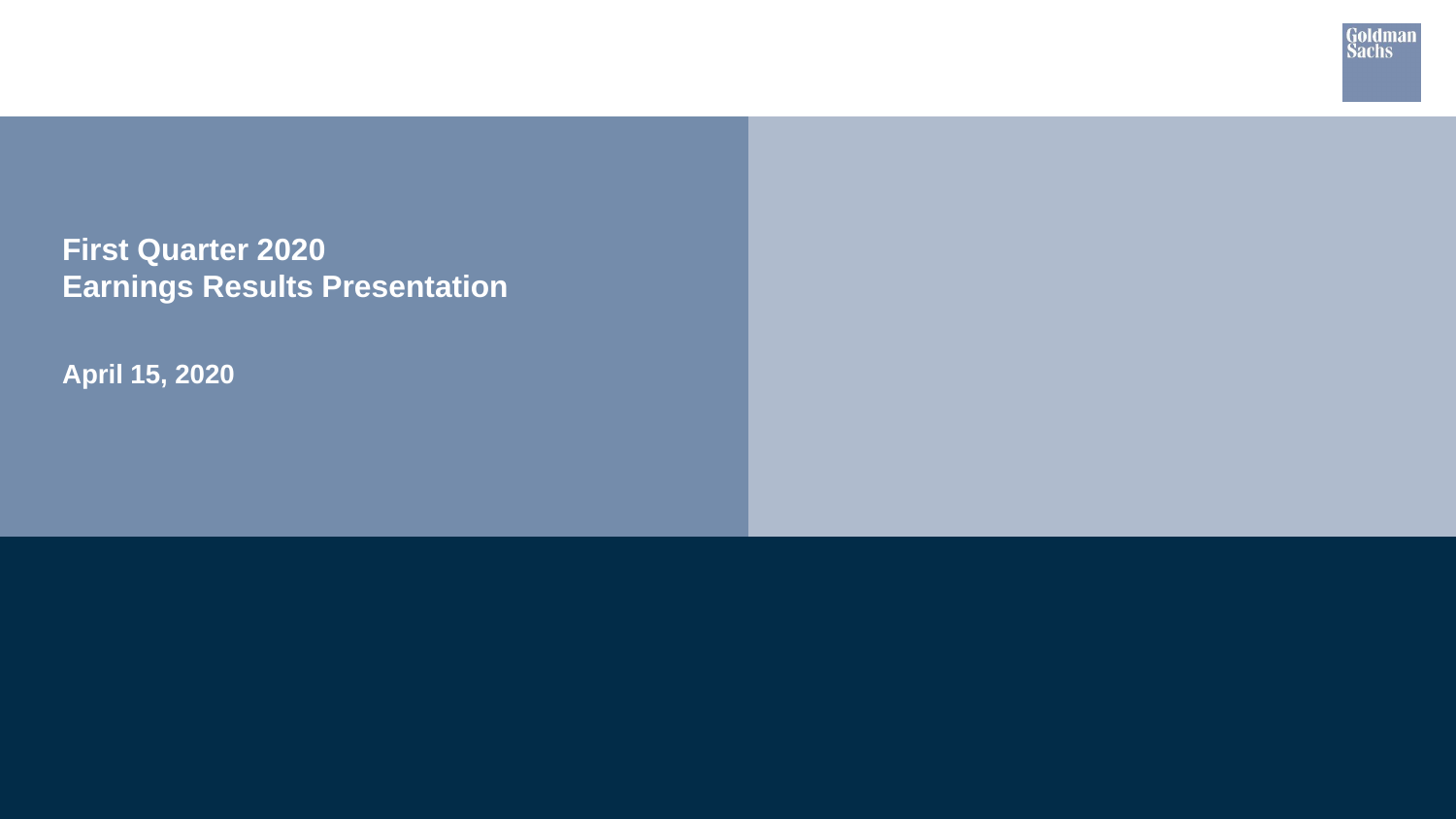# **COVID-19 Firm Response**



1

## *Our response to COVID-19 reinforces our core values of partnership, client service, integrity, and excellence*

## **Employees and Vendors Clients Communities**

- Activated global **Business Continuity Plan,** with **~98% of global employees** working remotely
- Extended **10 days of family leave** to our people globally to care for family members due to COVID-19 related illness or childcare needs
- Introduced **telemedicine** benefit to employees and covered dependents; **waiving all costs for 2020**
- Providing access to **global patient advocacy teams** to help employees and their families gain access to appropriate care for COVID-19
- Partnering with our vendors to ensure that workers dedicated to Goldman Sachs continue to receive **their full pay and benefits**, even if their shifts are temporarily reduced or eliminated
- Launched **virtual volunteer opportunities** for our people to support their communities remotely
- **Honoring the full financial commitment** to our 2,800 summer interns who will have a truncated program

- Announced a **COVID-19 Customer Assistance Program**, giving customers in our Consumer business the flexibility to:
	- Defer a Marcus loan or Apple Card payment for up to two months **at no cost to customers**
	- Access funds in Marcus CDs early with **no penalty**
- **Leveraging digital banking model to provide uninterrupted customer service**, including rapid response times through virtual call centers
- **Continuing to provide savings products with attractive interest rates**
- Led **\$15+ billion of "Fight COVID-19"** bonds
- Funded **\$19 billion** of loans to corporate clients
- Bookrunner on **\$200+ billion** of total investment grade issuance in Q1
- **Norking in partnership** with central banks, governments, and regulators to support financial system

- Announced a **\$550 million commitment to COVID-19 relief efforts** including:
	- **\$500 million of emergency loan capital** for underserved small businesses through Community Development Financial Institutions (CDFIs) and other mission-driven lenders across the US
	- **\$25 million in grants to CDFIs** and missiondriven lending partners to enable them to hire necessary staff and set up additional operations
	- **\$30 million COVID-19 relief effort**
	- Announced city / state specific **COVID-19 public-private partnerships** in New York, Texas, Ohio, Rhode Island, Chicago, Baltimore
- **Launched a U.S. Small Business Resource** Center and emergency coaching sessions to **10,000 Small Businesses** and **10,000 Women** graduates
- Donated over 2.5 million surgical masks and **700,000 N95 masks** across the U.S. and Europe
- Working with the NHS to deliver **technical and data support** related to the spread of COVID-19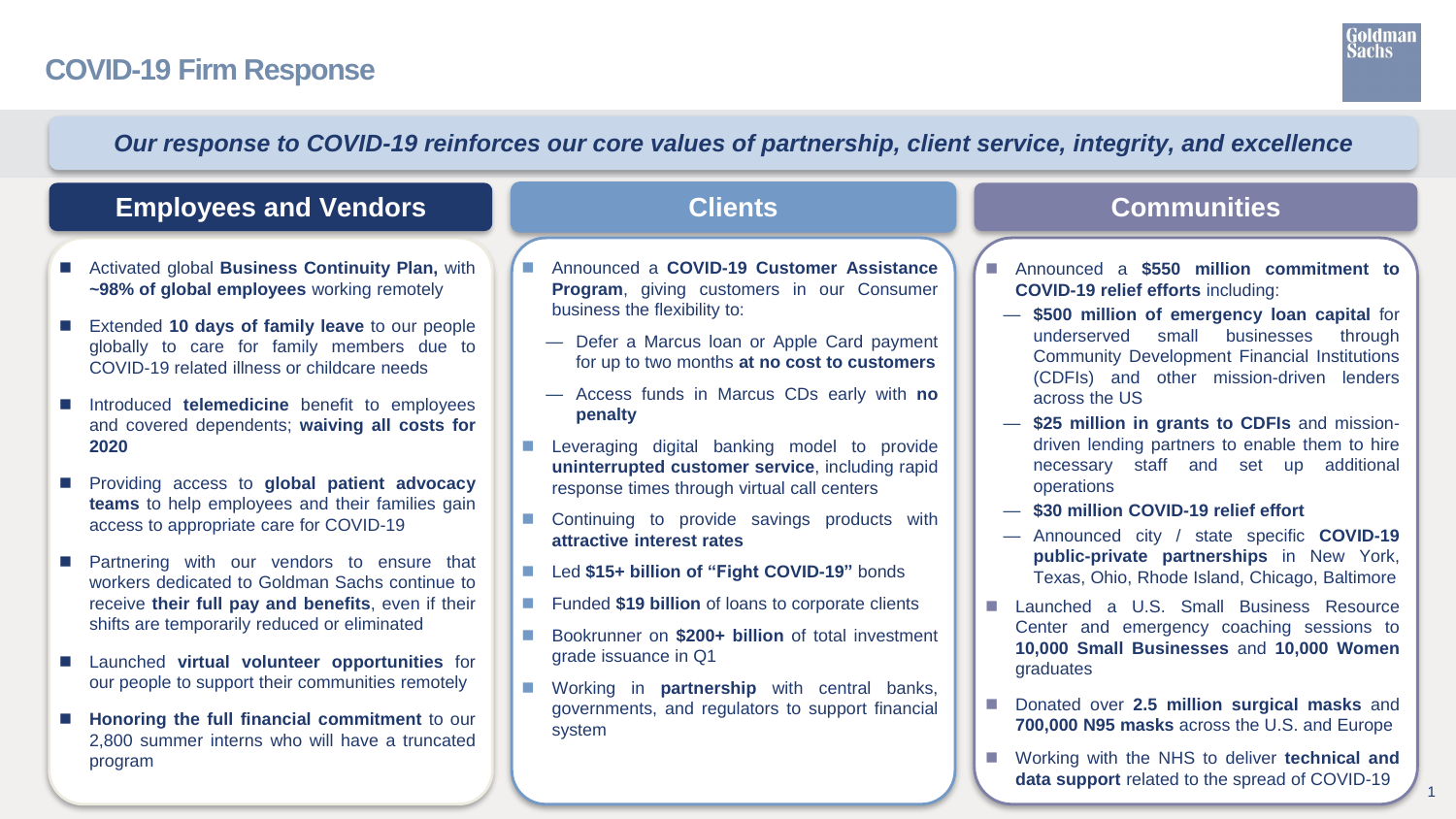# **Results Snapshot**



|             | <b>Net Revenues</b>                                     |             | <b>Net Earnings</b>                                                                      |                                                      | <b>EPS</b>             |
|-------------|---------------------------------------------------------|-------------|------------------------------------------------------------------------------------------|------------------------------------------------------|------------------------|
| <b>1Q20</b> | \$8.74 billion                                          | <b>1Q20</b> | \$1.21 billion                                                                           | <b>1Q20</b>                                          | \$3.11                 |
|             | <b>Annualized ROE1</b>                                  |             | <b>Annualized ROTE1</b>                                                                  |                                                      | <b>1Q20 Book Value</b> |
| <b>1Q20</b> | 5.7%                                                    | <b>1Q20</b> | 6.0%                                                                                     | <b>BVPS</b><br><b>TBVPS1</b>                         | \$228.21<br>\$214.69   |
|             |                                                         |             | <b>Highlights</b>                                                                        |                                                      |                        |
|             | <b>Strong quarterly Investment Banking net revenues</b> |             | <b>Continued growth in Consumer &amp; Wealth Management net revenues</b>                 |                                                      |                        |
|             | #1 in Announced and Completed M&A <sup>2</sup>          |             |                                                                                          | \$12 billion increase in quarterly consumer deposits |                        |
|             | <b>Strong quarterly Global Markets net revenues</b>     |             | Highly liquid balance sheet with average GCLA <sup>3</sup> of \$243 billion <sup>4</sup> |                                                      |                        |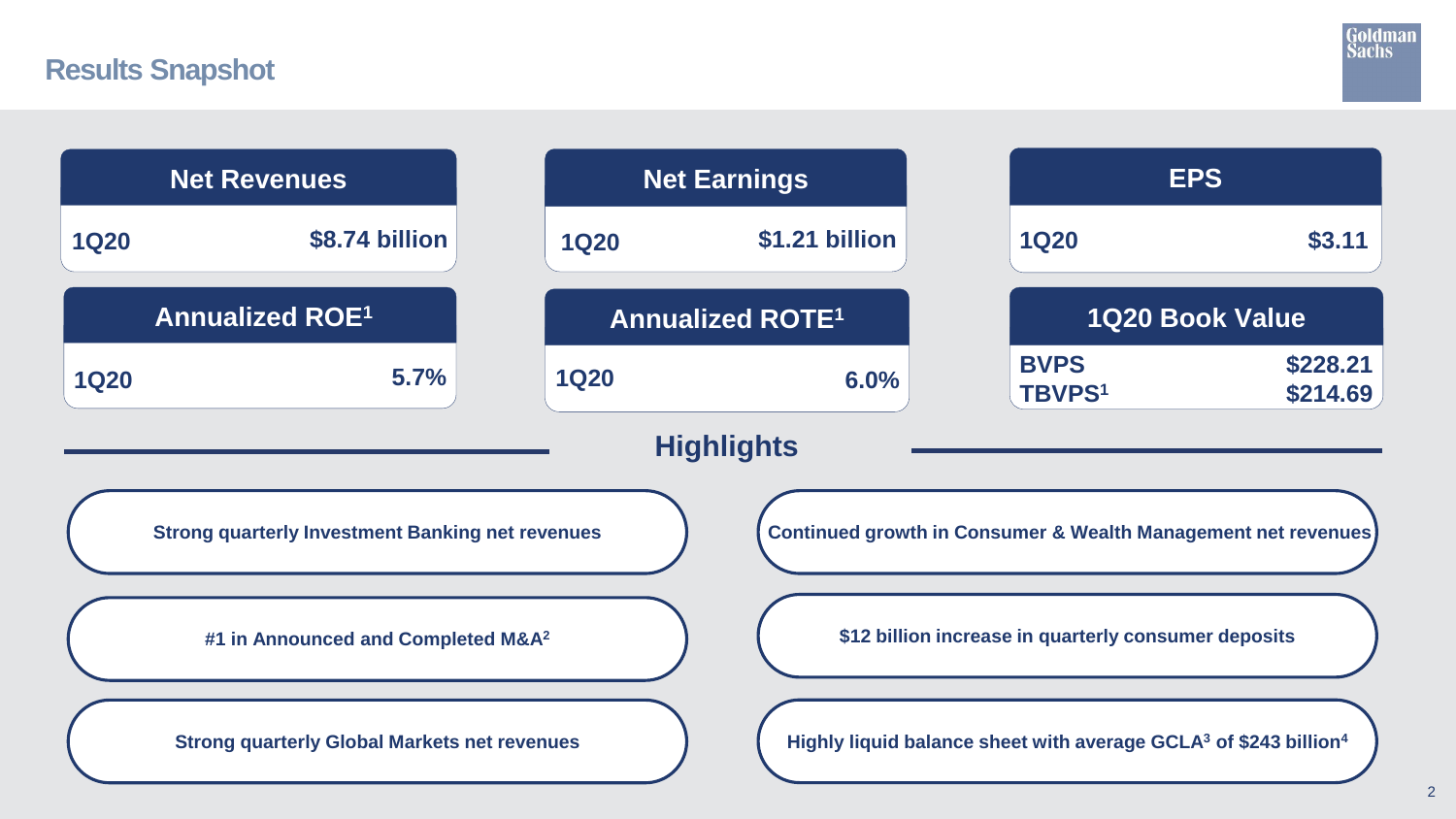## **Macro Perspectives**



| <b>Economic Fundamentals</b>         |                                                           |                                                                    |  | <b>Macro Factors</b>                                              |
|--------------------------------------|-----------------------------------------------------------|--------------------------------------------------------------------|--|-------------------------------------------------------------------|
| <b>Near-Term Contraction</b>         |                                                           |                                                                    |  | <b>Opened the Quarter with</b>                                    |
| <b>GDP Growth:</b><br>2020   2021    | <b>U.S.</b><br>$-6.2\%$   $+5.5\%$                        | <b>Global</b><br>$-2.5\%$   +6.6%                                  |  | <b>Strong Economic Forecast</b>                                   |
|                                      | <b>Rapid Shift in Sentiment and Fundamentals</b>          |                                                                    |  | <b>COVID-19 Outbreak &amp;</b><br><b>Resulting Economic Shock</b> |
| <b>Rising</b><br><b>Unemployment</b> | <b>Lower Consumer &amp;</b><br><b>Business Confidence</b> | <b>Expected GDP</b><br><b>Rebound as</b><br><b>Economy Reopens</b> |  | <b>Unprecedented Monetary and</b><br><b>Fiscal Response</b>       |

## **Evolving Operating Backdrop with Significant Volatility in Latter Half of the Quarter**



**Goldman Sachs remains well-positioned to help our clients navigate these volatile markets**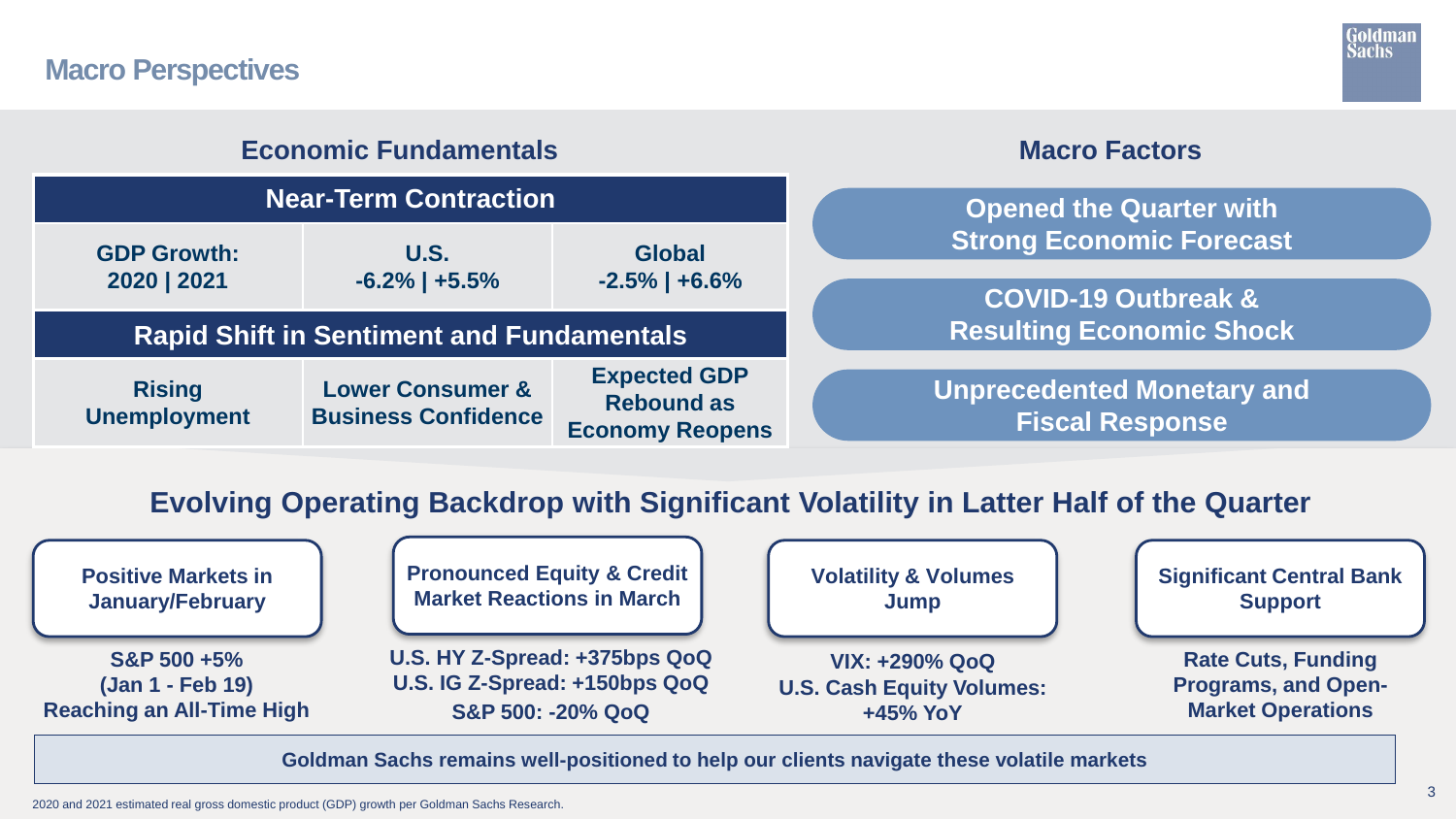# **Financial Overview**



| \$ in millions,<br>except per share amounts |                        | <b>1Q20</b> | VS.<br><b>4Q19</b> | VS.<br><b>1Q19</b> |
|---------------------------------------------|------------------------|-------------|--------------------|--------------------|
| <b>Investment Banking</b>                   | \$                     | 2,184       | 6%                 | 25%                |
| <b>Global Markets</b>                       |                        | 5,163       | 48%                | 28%                |
| <b>Asset Management</b>                     |                        | $-96$       | N.M.               | N.M.               |
| <b>Consumer &amp; Wealth Management</b>     |                        | 1,492       | 6%                 | 21%                |
| <b>Net revenues</b>                         | $\boldsymbol{\$}$      | 8,743       | $-12%$             | $-1%$              |
| <b>Provision for credit losses</b>          |                        | 937         | 179%               | N.M                |
| <b>Operating expenses</b>                   |                        | 6,458       | $-12%$             | 10%                |
| <b>Pre-tax earnings</b>                     |                        | 1,348       | $-42%$             | $-50%$             |
| Net earnings                                |                        | 1,213       | $-37%$             | $-46%$             |
| <b>Net earnings to common</b>               | \$                     | 1,123       | $-35%$             | $-49%$             |
| <b>Diluted EPS</b>                          | $\boldsymbol{\hat{s}}$ | 3.11        | $-34%$             | $-46%$             |
| ROE <sup>1</sup>                            |                        | 5.7%        | $-3.0pp$           | $-5.4pp$           |
| ROTE <sup>1</sup>                           |                        | 6.0%        | $-3.2pp$           | $-5.7$ pp          |

## **Financial Results Financial Overview Highlights**

- During the quarter, the firm successfully executed on its Business Continuity Planning strategy amid the global COVID-19 pandemic, providing clients with advice, execution and liquidity. The firm generated \$8.74 billion in quarterly net revenues during the first quarter of 2020, reflecting strength in franchise activity
- 1Q20 net revenues were essentially unchanged YoY, reflecting significantly lower net revenues in Asset Management, largely offset by significantly higher net revenues in Global Markets, Investment Banking and Consumer & Wealth Management
- 1Q20 provision for credit losses were significantly higher YoY, reflecting the challenging economic environment, loan growth and the impact of accounting for credit losses under the CECL standard<sup>5</sup>
- 1Q20 operating expenses increased YoY, primarily due to significantly higher expenses related to brokerage, clearing, exchange and distribution fees, higher net provisions for litigation and regulatory proceedings, and higher expenses related to consolidated investments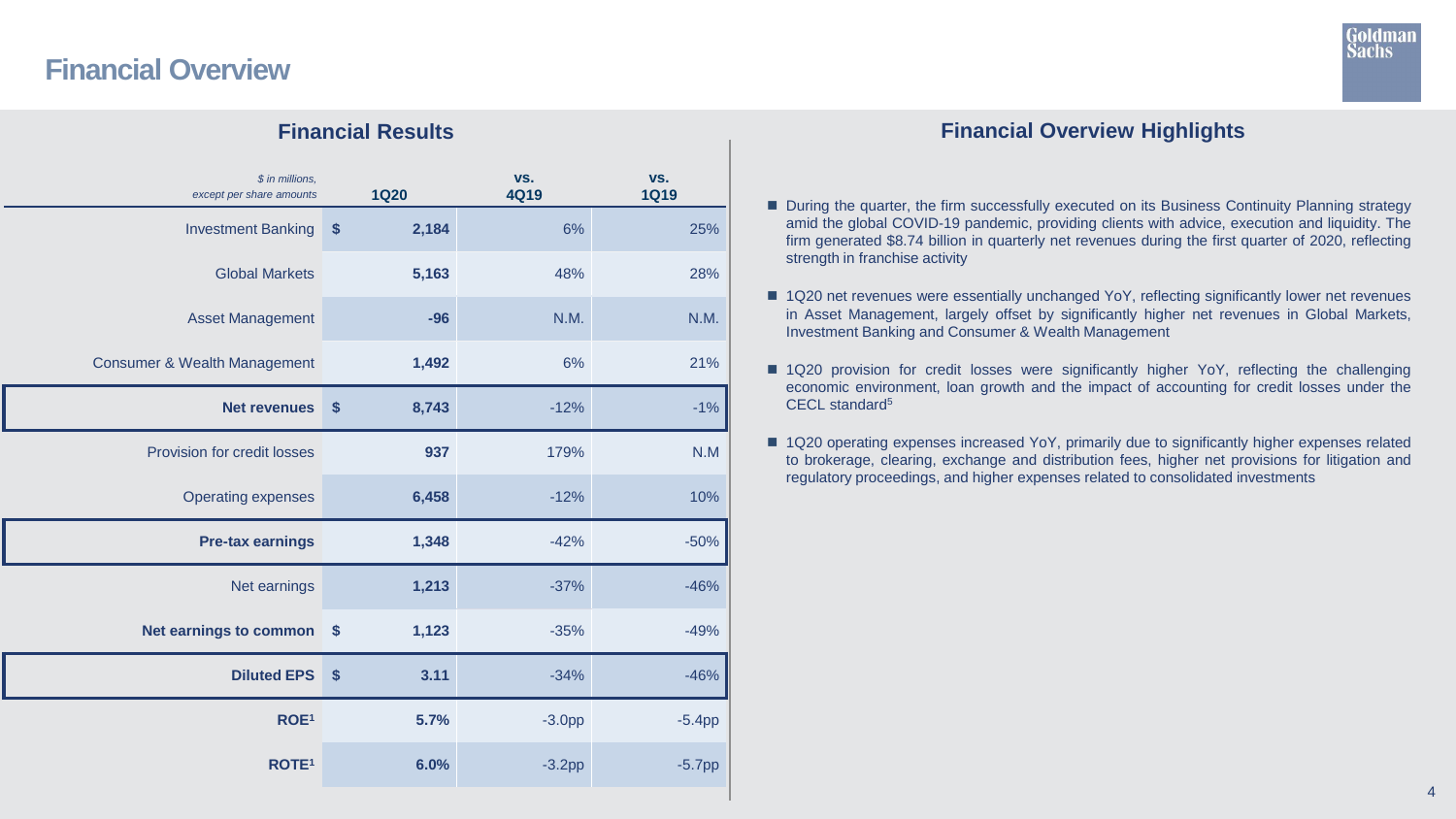# **Investment Banking**



| <b>Financial Results</b>        |                             |                    |                    |  |
|---------------------------------|-----------------------------|--------------------|--------------------|--|
| \$ in millions                  | <b>1Q20</b>                 | VS.<br><b>4Q19</b> | VS.<br><b>1Q19</b> |  |
| <b>Financial advisory</b>       | 781<br>\$                   | $-9%$              | $-11%$             |  |
| <b>Equity underwriting</b>      | 378                         | $-9/6$             | 44%                |  |
| Debt underwriting               | 583                         | $-3%$              | 21%                |  |
| <b>Underwriting</b>             | 961                         | $-2%$              | 29%                |  |
| <b>Corporate lending</b>        | 442                         | 91%                | N.M.               |  |
| Net revenues                    | 2,184                       | 6%                 | 25%                |  |
| Provision for credit losses     | 622                         | N.M.               | N.M.               |  |
| <b>Operating expenses</b>       | 1,169                       | $-29%$             | 16%                |  |
| Pre-tax earnings                | \$<br>393                   | 19%                | $-40%$             |  |
| Net earnings                    | \$<br>354                   | 26%                | $-35%$             |  |
| Net earnings to common          | \$<br>343                   | 33%                | $-36%$             |  |
| Average common equity           | $\boldsymbol{\$}$<br>11,308 | 1%                 | $-2%$              |  |
| Return on average common equity | 12.1%                       | $+2.9$ pp          | $-6.5pp$           |  |

### **Investment Banking Highlights**

- 1Q20 net revenues were significantly higher YoY
	- Financial advisory net revenues were lower, reflecting a decrease in industry-wide completed mergers and acquisitions transactions
	- Underwriting net revenues were significantly higher, reflecting higher net revenues from IPOs and convertible offerings, as well as asset-backed and leveraged finance activity
	- Corporate lending net revenues were significantly higher, due to significantly higher net revenues related to relationship lending activities, reflecting the impact of changes in credit spreads on hedges
- Remained ranked #1 in worldwide announced and completed M&A for the year-to-date<sup>2</sup>
- Overall backlog<sup>3</sup> decreased QoQ, reflecting decreases in advisory and debt underwriting backlog, partially offset by an increase in equity underwriting backlog; backlog increased YoY



## **Investment Banking Net Revenues (\$ in millions)**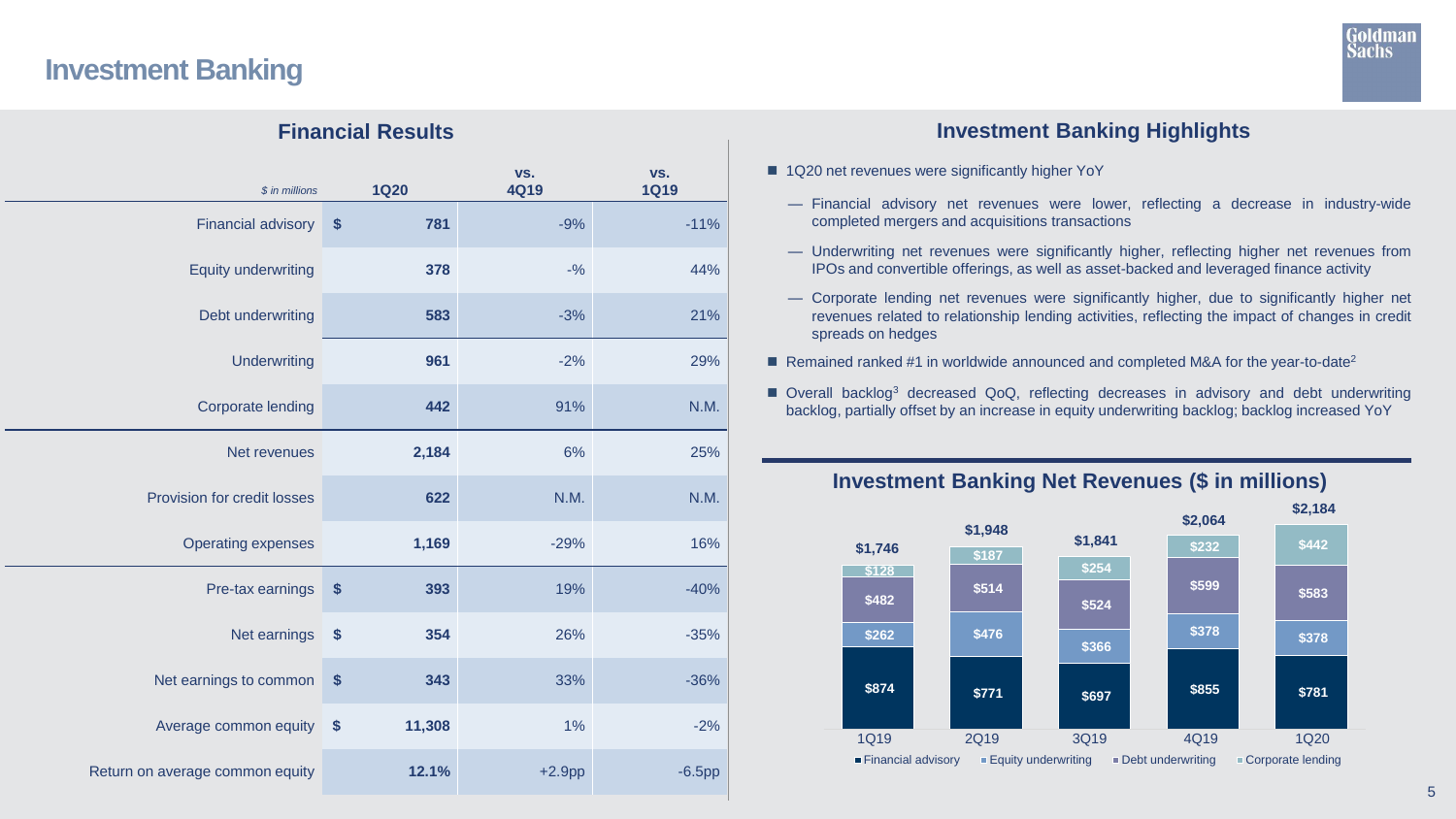# **Global Markets - FICC**



# *\$ in millions* **1Q20 vs. 4Q19 vs. 1Q19 FICC intermediation 6 2,537** 84% 36% 36% **FICC financing**  $432$  12% 18% **FICC** 2,969 68% 33% Equities intermediation **1,528** 56% 32% Equities financing **666** -9% **4%** 4% Equities **2,194** 28% 22% Net revenues **5,163** 48% 28% Provision for credit losses **68 68** N.M. N.M. N.M. Operating expenses **2,847** -6% **4%** 4% Pre-tax earnings **\$ 2,248** N.M. 74% Net earnings **\$ 2,023** N.M. 89% Net earnings to common  $\frac{1}{3}$  1,964 N.M. 93% Average common equity  $\sin 39.797$  4%  $\sin 4\%$ Return on average common equity **19.7%** +17.3pp +9.7pp **Financial Results**

## **FICC Highlights**

- 1Q20 net revenues were significantly higher YoY
	- FICC intermediation net revenues were significantly higher, reflecting significantly higher net revenues in currencies and credit products, higher net revenues in commodities and slightly higher net revenues in interest rate products, partially offset by significantly lower net revenues in mortgages
	- FICC financing net revenues were higher, driven by repurchase agreements
- 1Q20 operating environment was characterized by strong client activity, particularly in interest rate products, currencies and credit products, and higher levels of volatility, while interest rates decreased and credit spreads widened during the quarter



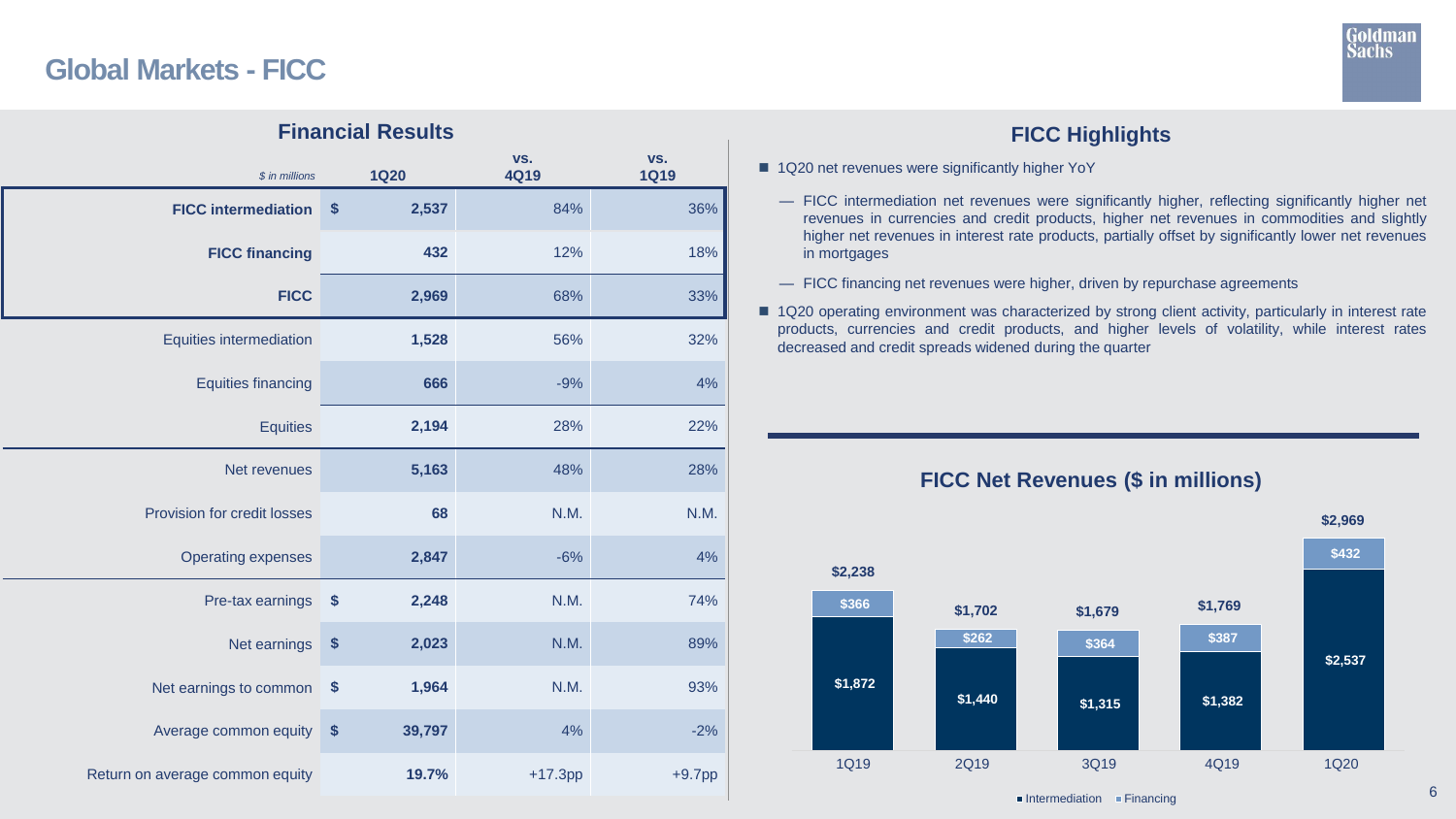# **Global Markets - Equities**



# *\$ in millions* **1Q20 vs. 4Q19 vs. 1Q19** FICC intermediation **\$ 2,537** 84% 84% 36% FICC financing **432** 12% 18% FICC **2,969** 68% 33% **Equities intermediation 1,528** 56% 32% **Equities financing**  $\begin{array}{ccc} 666 & -9\% & -4\% \end{array}$ **Equities 2,194** 28% 22% Net revenues **5,163** 48% 28% Provision for credit losses **68 68** N.M. N.M. N.M. Operating expenses **2,847** -6% **4%** 4% Pre-tax earnings **\$** 2,248 N.M. 74% Net earnings **\$ 2,023** N.M. 89% Net earnings to common  $\frac{1}{3}$  1,964 N.M. 93% Average common equity **\$ 39,797** 4% 4% -2% **Financial Results**

## **Equities Highlights**

- 1Q20 net revenues were significantly higher YoY
	- Equities intermediation net revenues were significantly higher, driven by strength in derivatives; worked with clients to navigate the more volatile and dislocated market backdrop
	- Equities financing net revenues were slightly higher, reflecting higher average customer balances
- **1Q20 operating environment was characterized by strong client activity, higher levels of volatility and** lower global equity prices, compared with 4Q19



### **Equities Net Revenues (\$ in millions)**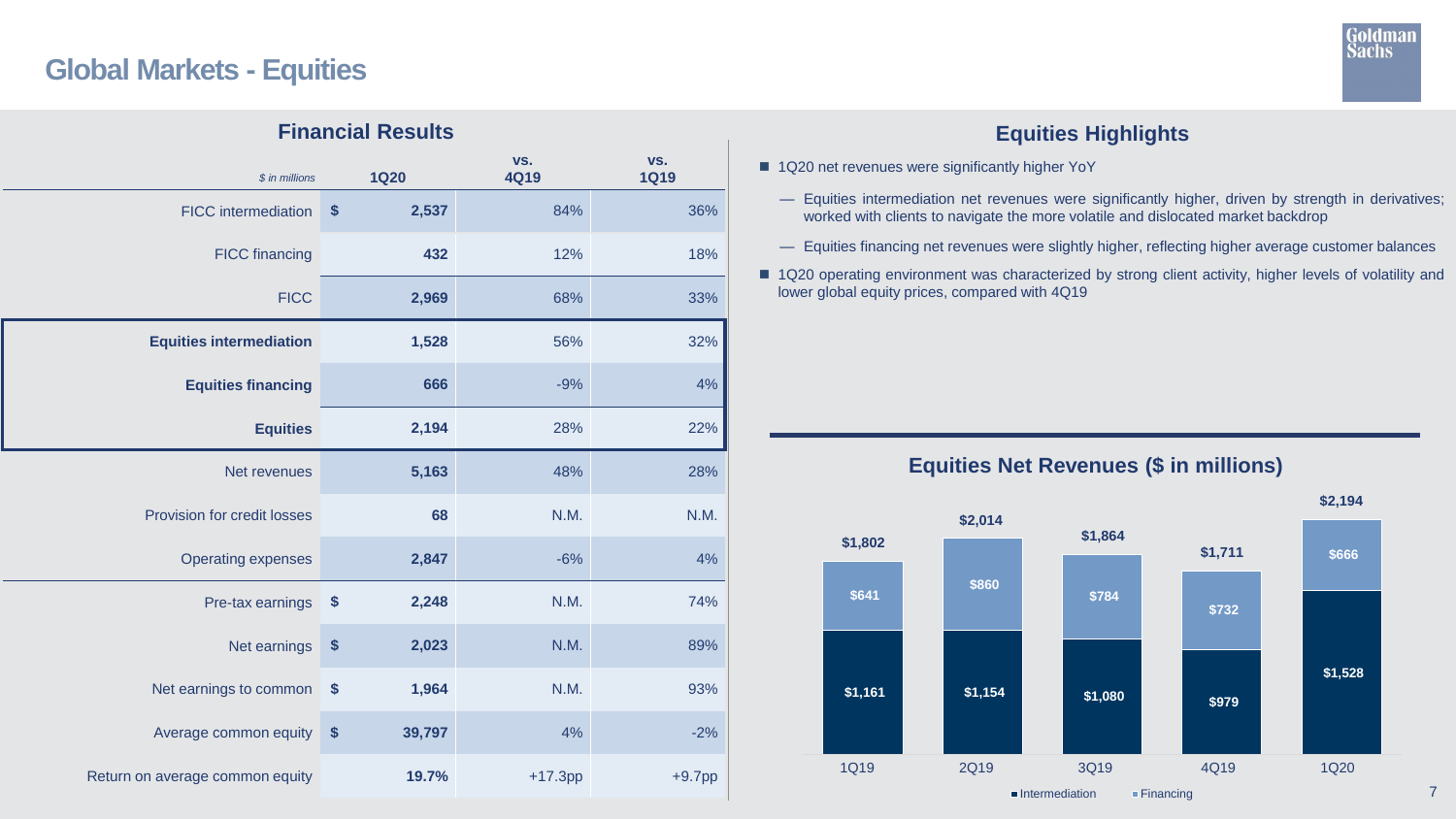# **Asset Management**



#### **Financial Results**

| \$ in millions                  |                   | <b>1Q20</b> | VS.<br><b>4Q19</b> | VS.<br><b>1Q19</b> |
|---------------------------------|-------------------|-------------|--------------------|--------------------|
| Management and other fees       | \$                | 640         | $-4%$              | 5%                 |
| Incentive fees                  |                   | 154         | N.M.               | N.M.               |
| <b>Equity investments</b>       |                   | $-22$       | N.M.               | N.M.               |
| Lending and debt investments    |                   | $-868$      | N.M.               | N.M.               |
| Net revenues                    |                   | $-96$       | N.M.               | N.M.               |
| Provision for credit losses     |                   | 79          | $-34%$             | N.M.               |
| <b>Operating expenses</b>       |                   | 1,198       | $-7%$              | 9%                 |
| Pre-tax earnings                | $\boldsymbol{\$}$ | $-1,373$    | N.M.               | N.M.               |
| Net earnings                    | $\boldsymbol{\$}$ | $-1,236$    | N.M.               | N.M.               |
| Net earnings to common          | $\boldsymbol{\$}$ | $-1,250$    | N.M.               | N.M.               |
| Average common equity           | \$                | 21,156      | $-8%$              | 4%                 |
| Return on average common equity |                   | $-23.6%$    | $-45.6$ pp         | $-34.4$ pp         |

#### **Asset Management Highlights**

- 1Q20 net revenues were significantly lower YoY, as macroeconomic concerns resulting from the challenging operating environment led to decreased global equity prices, wider credit spreads and uncertainty in the economic outlook
	- Management and other fees from our institutional and third-party distribution asset management clients were higher, reflecting higher average AUS, partially offset by a lower average effective fee due to shifts in the mix of client assets and strategies
	- Incentive fees were significantly higher, driven by harvesting
	- Equity investments results reflected net gains from pending and completed sales of ~\$775 million and operating net revenues from consolidated investment entities of ~\$200 million, offset by mark-downs on our private equity portfolio of ~\$500 million and mark-to-market net losses on our public equity portfolio of ~\$500 million
	- Lending and debt investments results reflected significant net losses across debt securities

#### **Asset Management Net Revenues (\$ in millions)**

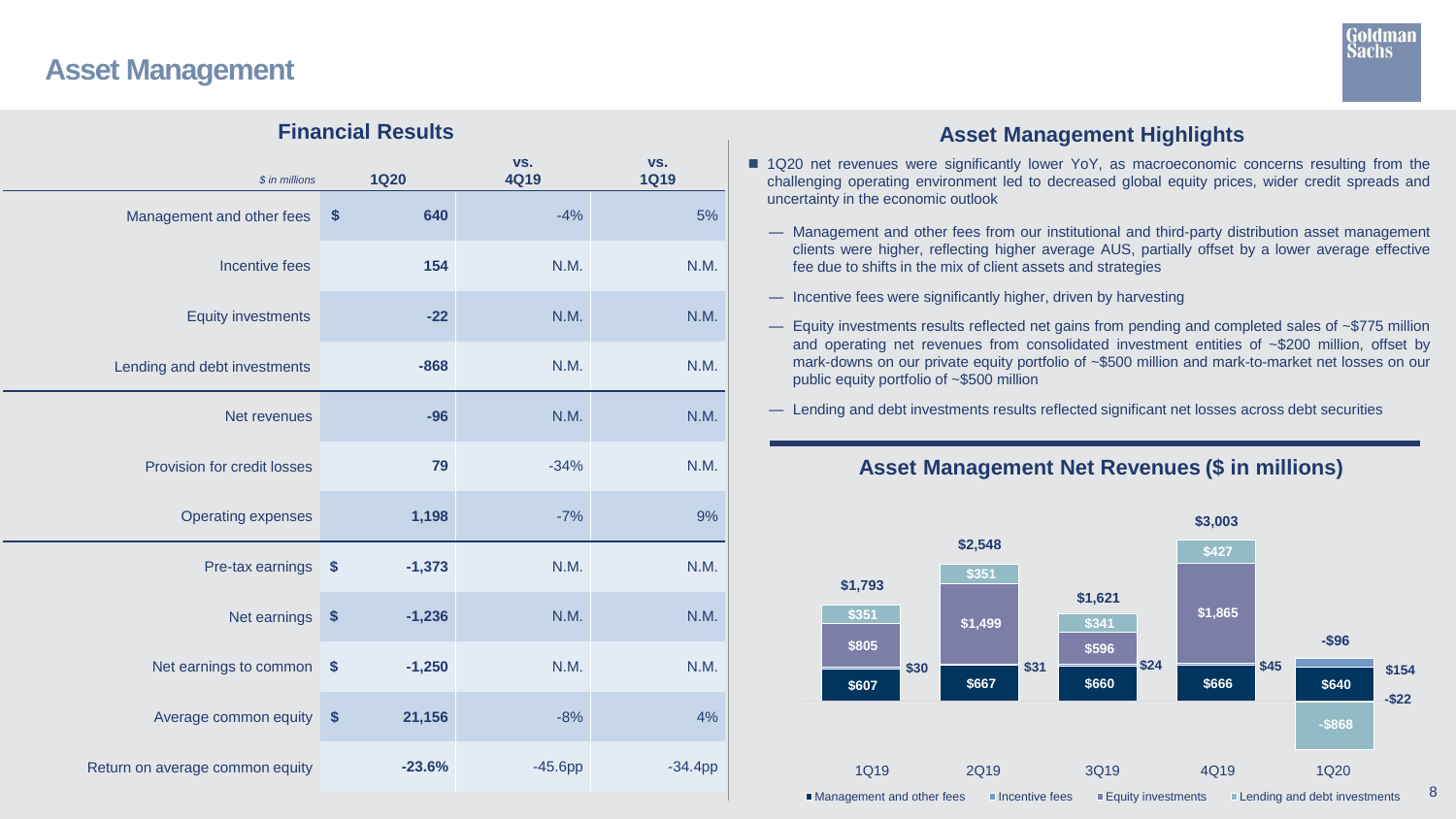# **Asset Management – Asset Mix**



| \$ in billions        | <b>1Q20</b>                     | 4Q19                            | \$ in billions     | <b>1Q20</b>         | 4Q19      |
|-----------------------|---------------------------------|---------------------------------|--------------------|---------------------|-----------|
| <b>Public equity</b>  | 2 <sup>1</sup><br>$\sqrt[6]{3}$ | $\overline{2}$<br>$\mathcal{S}$ | Corporate          | 16<br>$\sqrt[6]{3}$ | -\$<br>17 |
| <b>Private equity</b> | 19                              | 20                              | <b>Real estate</b> | 5                   | 5         |
| <b>Total</b>          | $21 \quad$ \$<br>\$             | 22                              | <b>Total</b>       | 21<br>\$            | -\$<br>22 |

**1Q20 Vintage**



■ In addition, the firm's consolidated investment entities<sup>6</sup> have a carrying value of \$19 billion, funded with liabilities of approximately \$11 billion, substantially all of which were nonrecourse

## **Equity Investments Asset Mix<sup>4</sup> Lending and Debt Investments Asset Mix<sup>4</sup>**

| \$ in billions         | <b>1Q20</b> |    | 4Q19 |    |  |
|------------------------|-------------|----|------|----|--|
| <b>Debt securities</b> | \$          | 13 | \$   | 15 |  |
| Loans                  |             | 16 |      | 17 |  |
| <b>Total</b>           | S           | 29 | \$   | 32 |  |





**1Q20 Loans 1Q20 Loans and Debt securities**

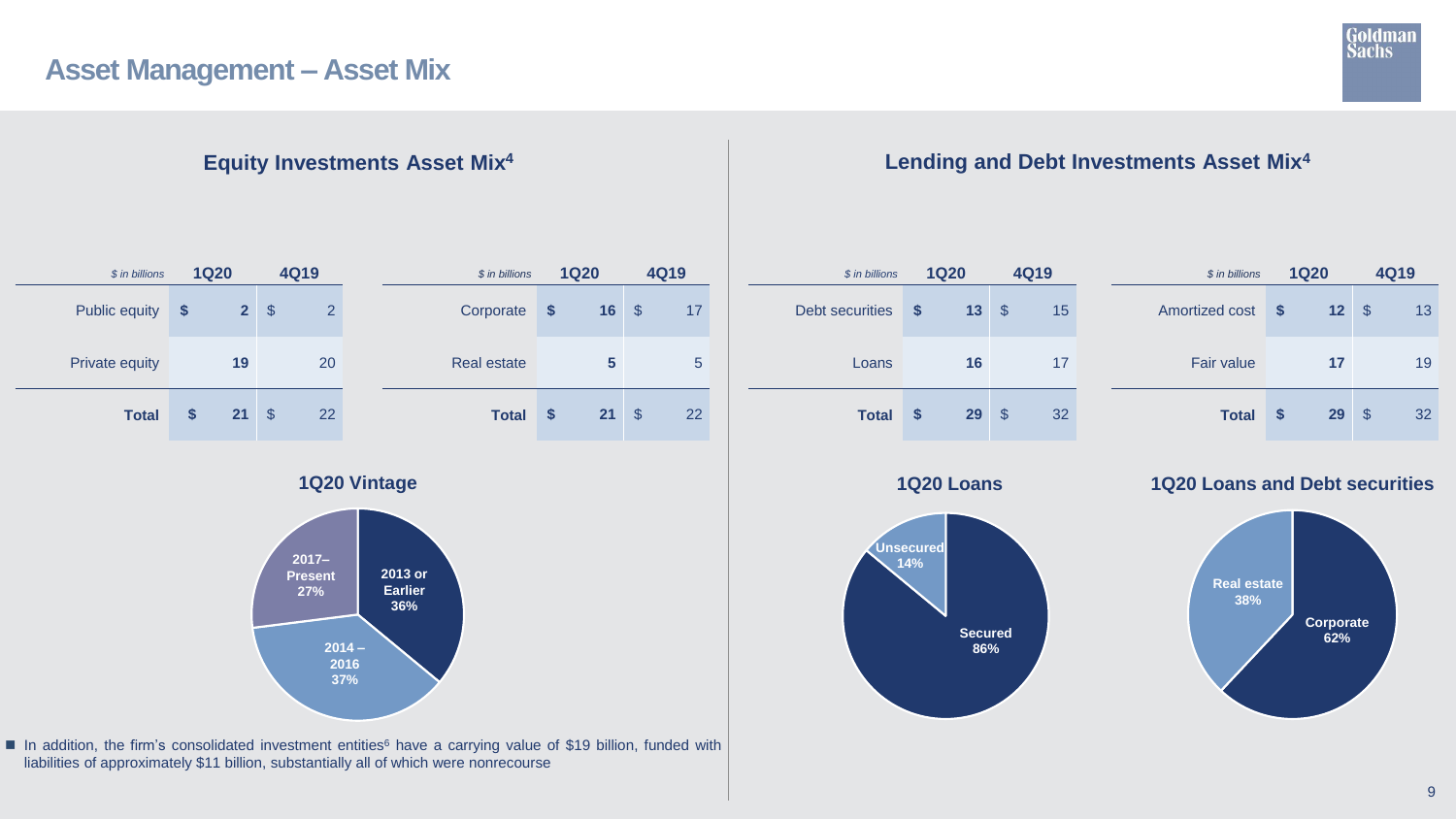# **Consumer & Wealth Management**



|                                 | <b>Financial Results</b>   |                    |                    |
|---------------------------------|----------------------------|--------------------|--------------------|
| \$ in millions                  | <b>1Q20</b>                | VS.<br><b>4Q19</b> | VS.<br><b>1Q19</b> |
| Management and other fees       | 959<br>\$                  | $-1%$              | 21%                |
| Incentive fees                  | 69                         | N.M.               | 146%               |
| Private banking and lending     | 182                        | $-6%$              | $-10%$             |
| Wealth management               | 1,210                      | 3%                 | 18%                |
| <b>Consumer banking</b>         | 282                        | 24%                | 39%                |
| Net revenues                    | 1,492                      | 6%                 | 21%                |
| Provision for credit losses     | 168                        | 39%                | 38%                |
| <b>Operating expenses</b>       | 1,244                      | $-5%$              | 23%                |
| Pre-tax earnings                | $\boldsymbol{\$}$<br>80    | N.M.               | $-18%$             |
| Net earnings                    | $\boldsymbol{\$}$<br>72    | N.M.               | $-11%$             |
| Net earnings to common          | \$<br>66                   | N.M.               | $-15%$             |
| Average common equity           | $\boldsymbol{\$}$<br>7,002 | $-3%$              | 20%                |
| Return on average common equity | 3.8%                       | $+5.1$ pp          | $-1.5$ pp          |

## **Consumer & Wealth Management Highlights**

- 1Q20 net revenues were significantly higher YoY
	- Wealth management net revenues were higher, due to significantly higher Management and other fees, primarily reflecting higher average AUS and higher transaction volumes, and higher Incentive fees
	- Consumer banking net revenues were higher, driven by higher net interest income, primarily reflecting an increase in deposit balances and credit card loans
- Continued to scale the digital consumer deposit platforms, as consumer deposits increased by a record \$12 billion in 1Q20 to \$72 billion<sup>4</sup>
- The firm announced support to Marcus and Apple Card consumers by offering flexibility to defer payments without incurring any charges



■ Management and other fees ■ Incentive fees ■ Private banking and lending ■ Consumer banking

## **Consumer & Wealth Management Net Revenues (\$ in millions)**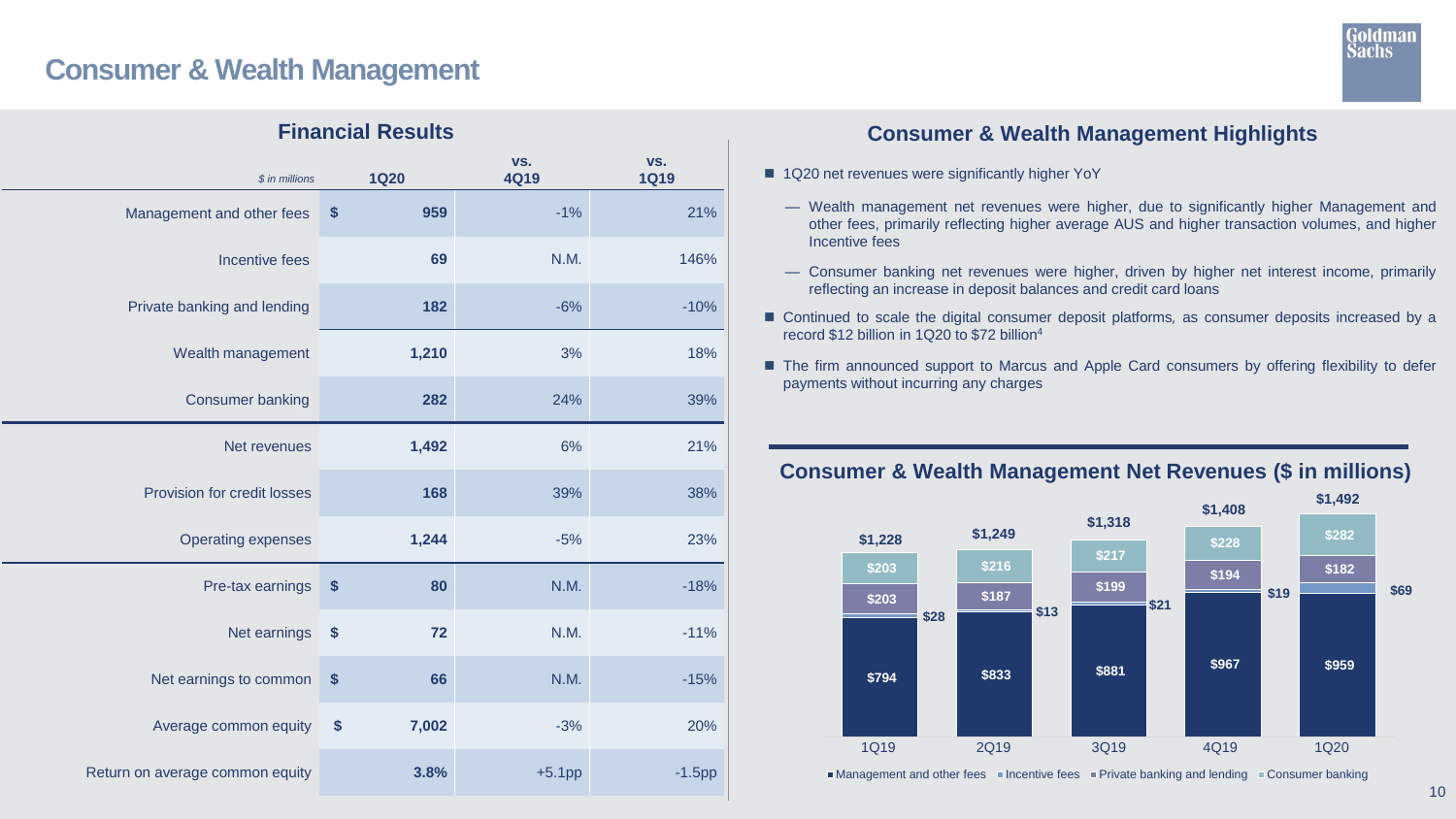# **Firmwide Assets Under Supervision**



|                                         |                           |                       |               |                   |               | <b>Firmwide Assets Under Supervision</b> 3,4 |             |             |
|-----------------------------------------|---------------------------|-----------------------|---------------|-------------------|---------------|----------------------------------------------|-------------|-------------|
|                                         |                           |                       |               | <b>By Segment</b> |               |                                              | VS.         | VS.         |
| \$ in billions                          |                           | <b>1Q20</b>           |               | <b>4Q19</b>       |               | <b>1Q19</b>                                  | 4Q19        | <b>1Q19</b> |
| <b>Asset Management</b>                 | $\boldsymbol{\$}$         | 1,309                 | $\mathcal{S}$ | 1,298             | $\mathcal{S}$ | 1,117                                        | 1%          | 17%         |
| <b>Consumer &amp; Wealth Management</b> |                           | 509                   |               | 561               |               | 482                                          | $-9%$       | 6%          |
| <b>Firmwide AUS</b>                     | \$                        | 1,818                 | $\mathcal{S}$ | 1,859             | $\mathcal{S}$ | 1,599                                        | $-2%$       | 14%         |
|                                         |                           | <b>By Asset Class</b> |               |                   |               |                                              |             |             |
| \$ in billions                          |                           |                       |               |                   |               |                                              | VS.         | VS.         |
|                                         |                           | <b>1Q20</b>           |               | <b>4Q19</b>       |               | <b>1Q19</b>                                  | <b>4Q19</b> | <b>1Q19</b> |
| Alternative investments                 | $\boldsymbol{\mathsf{s}}$ | 178                   | $\mathcal{S}$ | 185               | $\mathcal{S}$ | 172                                          | $-4%$       | 3%          |
| <b>Equity</b>                           |                           | 335                   |               | 423               |               | 335                                          | $-21%$      | $-9/6$      |
| <b>Fixed income</b>                     |                           | 771                   |               | 789               |               | 717                                          | $-2%$       | 8%          |
| Long-term AUS                           |                           | 1,284                 |               | 1,397             |               | 1,224                                        | $-8%$       | 5%          |
| <b>Liquidity products</b>               |                           | 534                   |               | 462               |               | 375                                          | 16%         | 42%         |



## **Assets Under Supervision Highlights<sup>3,4</sup>**

- Firmwide AUS decreased \$41 billion during the quarter to \$1.82 trillion, including Consumer & Wealth Management decreasing \$52 billion and Asset Management AUS increasing \$11 billion
	- Net market depreciation of \$114 billion, primarily in equity assets
	- Liquidity products net inflows of \$72 billion
	- Long-term net inflows of \$1 billion
- Over past five years, total cumulative organic long-term AUS net inflows of ~\$190 billion

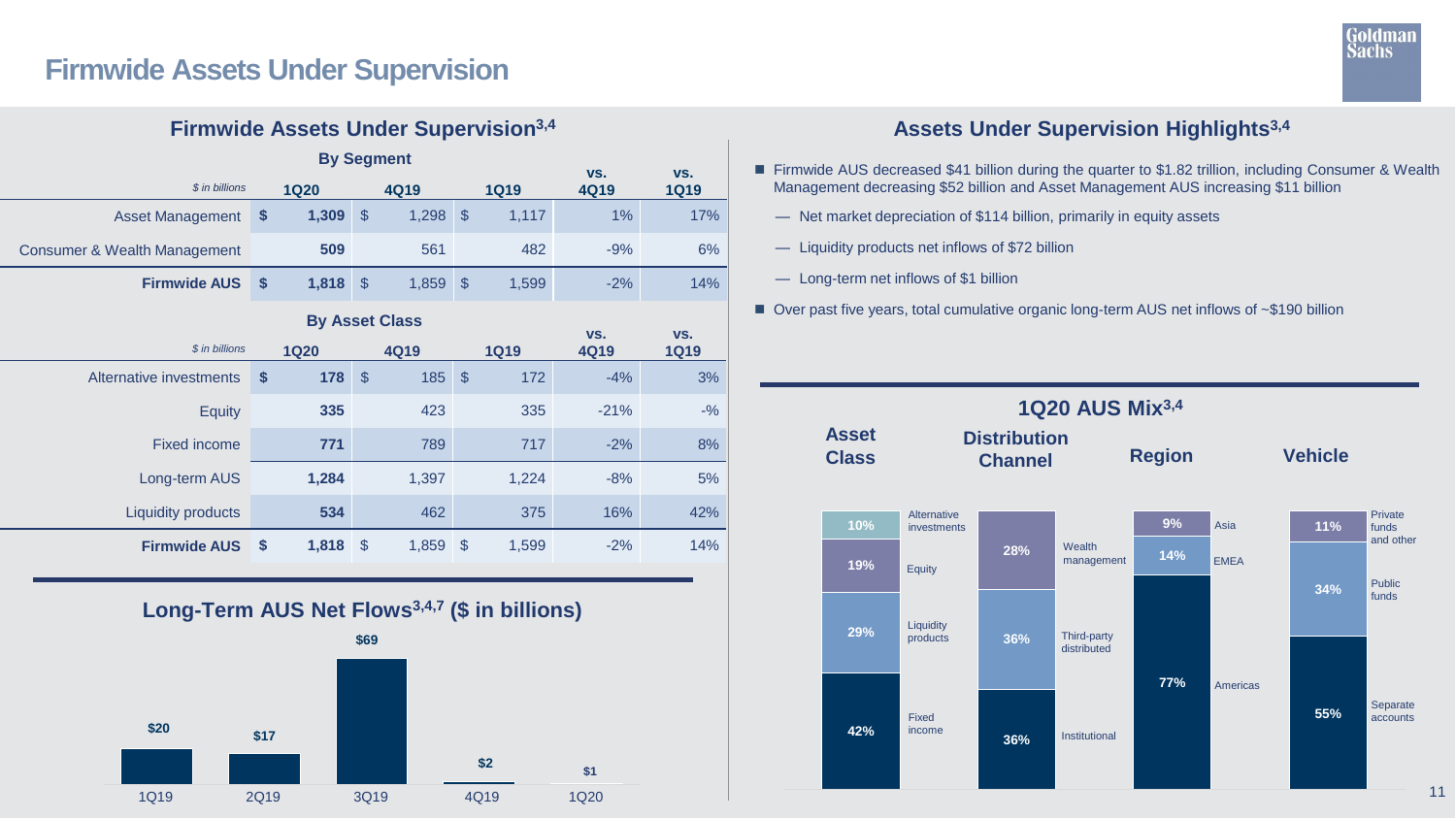## **Net Interest Income and Loans**



**Net Interest Income by Segment (\$ in millions)**

Investment Banking Global Markets Asset Management Consumer & Wealth Management

## **Net Interest Income Highlights**

- 1Q20 net interest income increased \$95 million YoY
- The YoY increase in net interest income reflects the continued shift to lower cost deposit funding from wholesale funding

### **Loans<sup>4</sup>**

| \$ in billions                      | <b>1Q20</b>       |                | 4Q19                      |                | <b>1Q19</b>               |                |
|-------------------------------------|-------------------|----------------|---------------------------|----------------|---------------------------|----------------|
| Corporate                           | $\boldsymbol{\$}$ | 68             | $\sqrt[3]{5}$             | 46             | $\sqrt[3]{5}$             | 45             |
| <b>Commercial real estate</b>       |                   | 17             |                           | 17             |                           | 15             |
| <b>Residential real estate</b>      |                   | 4              |                           | $\overline{7}$ |                           | $\overline{7}$ |
| <b>Real estate</b>                  |                   | 21             |                           | 24             |                           | 22             |
| Wealth management                   |                   | 29             |                           | 28             |                           | 24             |
| Consumer                            |                   | 5              |                           | 5              |                           | 5              |
| <b>Credit cards</b>                 |                   | $\overline{2}$ |                           | $\overline{2}$ |                           |                |
| <b>Other</b>                        |                   | 6              |                           | 5              |                           | $\overline{4}$ |
| Allowance for loan and lease losses |                   | (3)            |                           | (1)            |                           | (1)            |
| <b>Total Loans</b>                  | \$                | 128            | $\boldsymbol{\mathsf{S}}$ | 109            | $\boldsymbol{\mathsf{S}}$ | 99             |

## **Loan Highlights**

- Total loans increased \$19 billion, up 17% QoQ, reflecting draws on committed corporate lines
- Provision for credit losses was \$937 million for 1Q20, significantly higher YoY, primarily due to significantly higher provisions related to corporate loans as a result of continued pressure in the energy sector and the impact of COVID-19 on the broader economic environment. In addition, 1Q20 included provisions related to growth in corporate loans and credit card loans, and the impact of accounting for credit losses under the CECL standard<sup>5</sup>
- Allowance for credit losses was \$3.20 billion as of March 31, 2020
- 1Q20 annualized firmwide net charge-off rate was 0.5%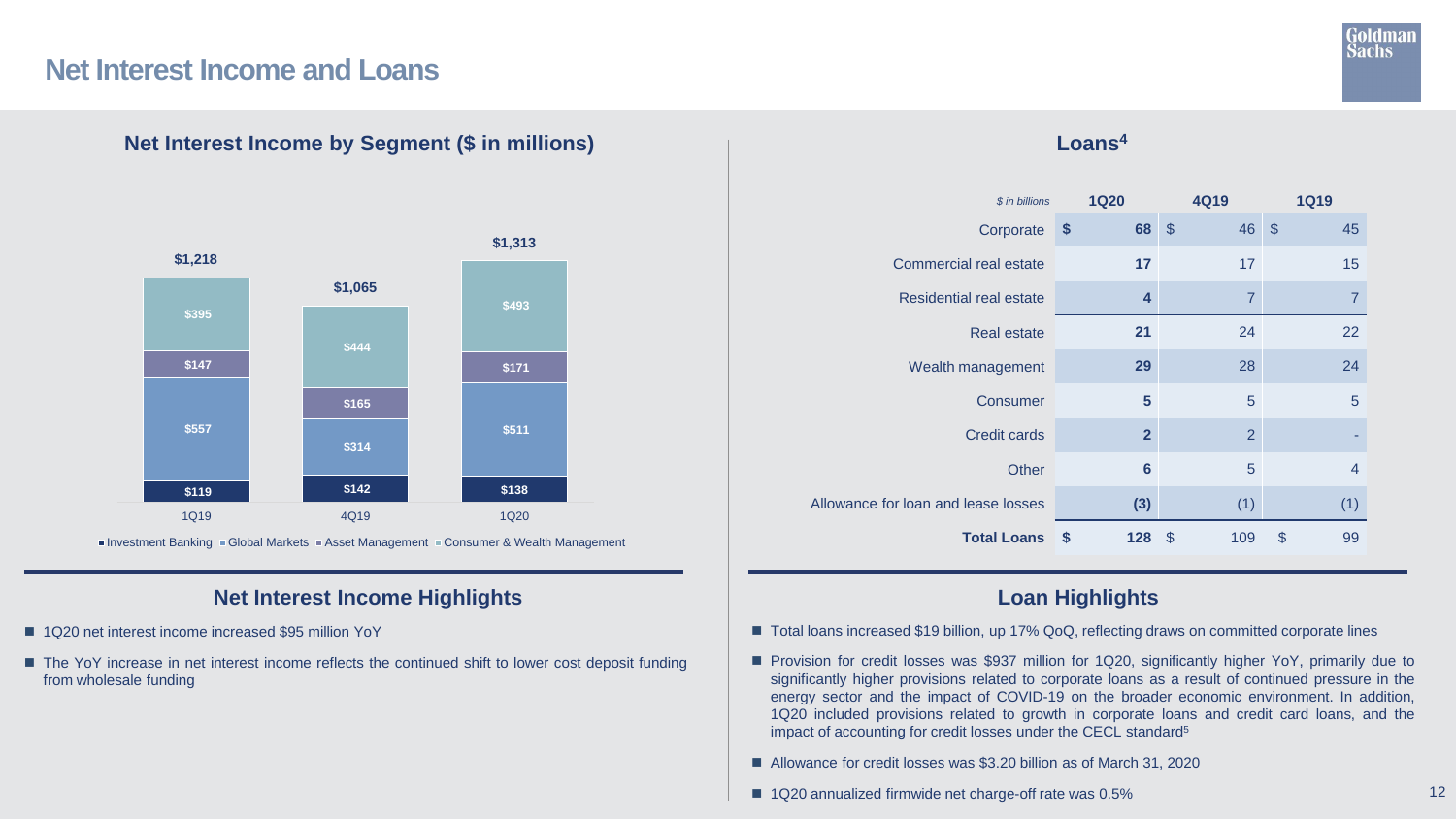**Expenses**



## **Expense Highlights**

- 1Q20 total operating expenses increased YoY, reflecting:
	- Higher non-compensation expenses, which included:
		- o Significantly higher expenses related to brokerage, clearing, exchange and distribution fees, reflecting an increase in activity levels
		- o Higher net provisions for litigation and regulatory proceedings
		- o Higher expenses related to consolidated investments, including impairments
		- o Remainder of the increase primarily attributable to higher expenses related to technology, professional fees and the firm's credit card activities, and expenses related to the consolidation of United Capital, partially offset by lower market development expenses
	- Compensation and benefits expenses were essentially unchanged
- 1Q20 effective income tax rate of 10.0%, down from the full year rate of 20.0% for 2019, primarily due to tax benefits on the settlement of employee share-based awards and the impact of lower pre-tax earnings on permanent tax benefits in 1Q20



# **Financial Results**

| \$ in millions                                         | <b>1Q20</b> | VS.<br><b>4Q19</b> | VS.<br><b>1Q19</b> |
|--------------------------------------------------------|-------------|--------------------|--------------------|
| Compensation and benefits \$                           | 3,235       | 6%                 | $-1%$              |
| Brokerage, clearing, exchange and distribution<br>fees | 975         | 20%                | 28%                |
| Market development                                     | 153         | $-24%$             | $-17%$             |
| Communications and technology                          | 321         | 4%                 | 12%                |
| Depreciation and amortization                          | 437         | $-6%$              | 19%                |
| Occupancy                                              | 238         | $-25%$             | 6%                 |
| <b>Professional fees</b>                               | 347         | $-5%$              | 16%                |
| Other expenses                                         | 752         | $-58%$             | 56%                |
| Total operating expenses \$                            | 6,458       | $-12%$             | 10%                |
| Provision for taxes \$                                 | 135         | $-67%$             | $-71%$             |
| <b>Effective Tax Rate</b>                              | 10.0%       |                    |                    |
|                                                        |             |                    |                    |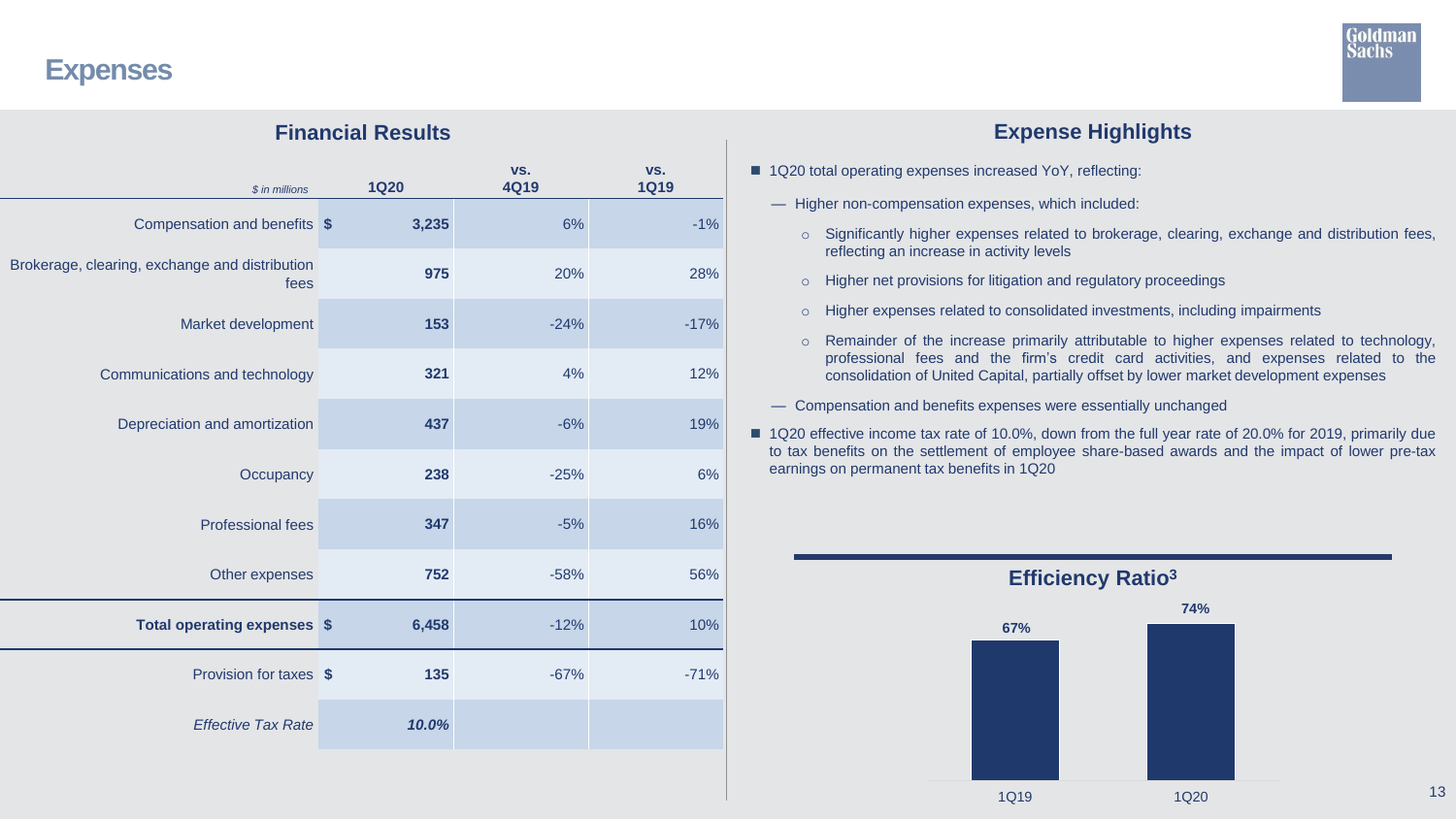# **Capital and Balance Sheet**



| $Capital9,4$                           |  |             |               |       |                           |             |  |  |
|----------------------------------------|--|-------------|---------------|-------|---------------------------|-------------|--|--|
| \$ in billions                         |  | <b>1Q20</b> |               | 4Q19  |                           | <b>1Q19</b> |  |  |
| Common equity tier 1 (CET1) capital \$ |  | 74.6        | $\sqrt{3}$    | 74.9  | $\mathcal{S}$             | 74.7        |  |  |
| Standardized RWAs \$                   |  | 595         | $\mathcal{S}$ | 564   | $\boldsymbol{\mathsf{S}}$ | 544         |  |  |
| Standardized CET1 capital ratio        |  | 12.5%       |               | 13.3% |                           | 13.7%       |  |  |
| Advanced RWAs \$                       |  | 606         | $\mathcal{S}$ | 545   | $\mathcal{S}$             | 557         |  |  |
| Advanced CET1 capital ratio            |  | 12.3%       |               | 13.7% |                           | 13.4%       |  |  |
| Supplementary leverage ratio           |  | 5.9%        |               | 6.2%  |                           | 6.4%        |  |  |

## **Capital3,4**

### **Selected Balance Sheet Data<sup>4</sup>**

| <b>1Q20</b>                        | <b>4Q19</b>          | <b>1Q19</b>          |  |  |
|------------------------------------|----------------------|----------------------|--|--|
| 1,090<br>$\boldsymbol{\mathsf{s}}$ | 993<br>$\sqrt[6]{3}$ | $\sqrt[6]{3}$<br>925 |  |  |
| 220                                | 190                  | 164                  |  |  |
| 226                                | 207                  | 224                  |  |  |
| 92                                 | 90                   | 90                   |  |  |
| 243                                | 237                  | 234                  |  |  |
|                                    |                      |                      |  |  |

## **Capital and Balance Sheet Highlights**

- Both Standardized and Advanced CET1 ratios decreased QoQ
	- Increase in both Standardized and Advanced RWAs reflected higher market and credit RWAs driven by market volatility and increased exposure
	- Decrease in CET1 capital reflected common stock repurchases and dividends in excess of net earnings
- Returned \$2.38 billion of capital to common shareholders during the quarter
	- Paid \$449 million in common stock dividends
	- Repurchased 8.2 million shares of common stock, for a total cost of \$1.93 billion<sup>3</sup>
- The firm's balance sheet increased \$97 billion QoQ, reflecting client demand
	- Maintained highly liquid balance sheet as GCLA<sup>3</sup> averaged \$243 billion<sup>4</sup> for 1Q20
	- Deposits increased \$30 billion QoQ, reflecting an increase in consumer, institutional and transaction banking deposits
- BVPS increased 4.4% QoQ, primarily due to debt valuation adjustment

| <b>Book Value</b>                                    |  |             |               |        |                            |        |  |  |  |
|------------------------------------------------------|--|-------------|---------------|--------|----------------------------|--------|--|--|--|
| In millions, except per share amounts                |  | <b>1Q20</b> |               | 4Q19   | <b>1Q19</b>                |        |  |  |  |
| Basic shares <sup>3</sup>                            |  | 355.7       |               | 361.8  |                            | 378.2  |  |  |  |
| Book value per common share \$                       |  | 228.21      | $\mathcal{S}$ | 218.52 | $\boldsymbol{\mathsf{S}}$  | 209.07 |  |  |  |
| Tangible book value per common share <sup>1</sup> \$ |  | 214.69      | $\mathcal{S}$ | 205.15 | $\boldsymbol{\mathcal{S}}$ | 198.25 |  |  |  |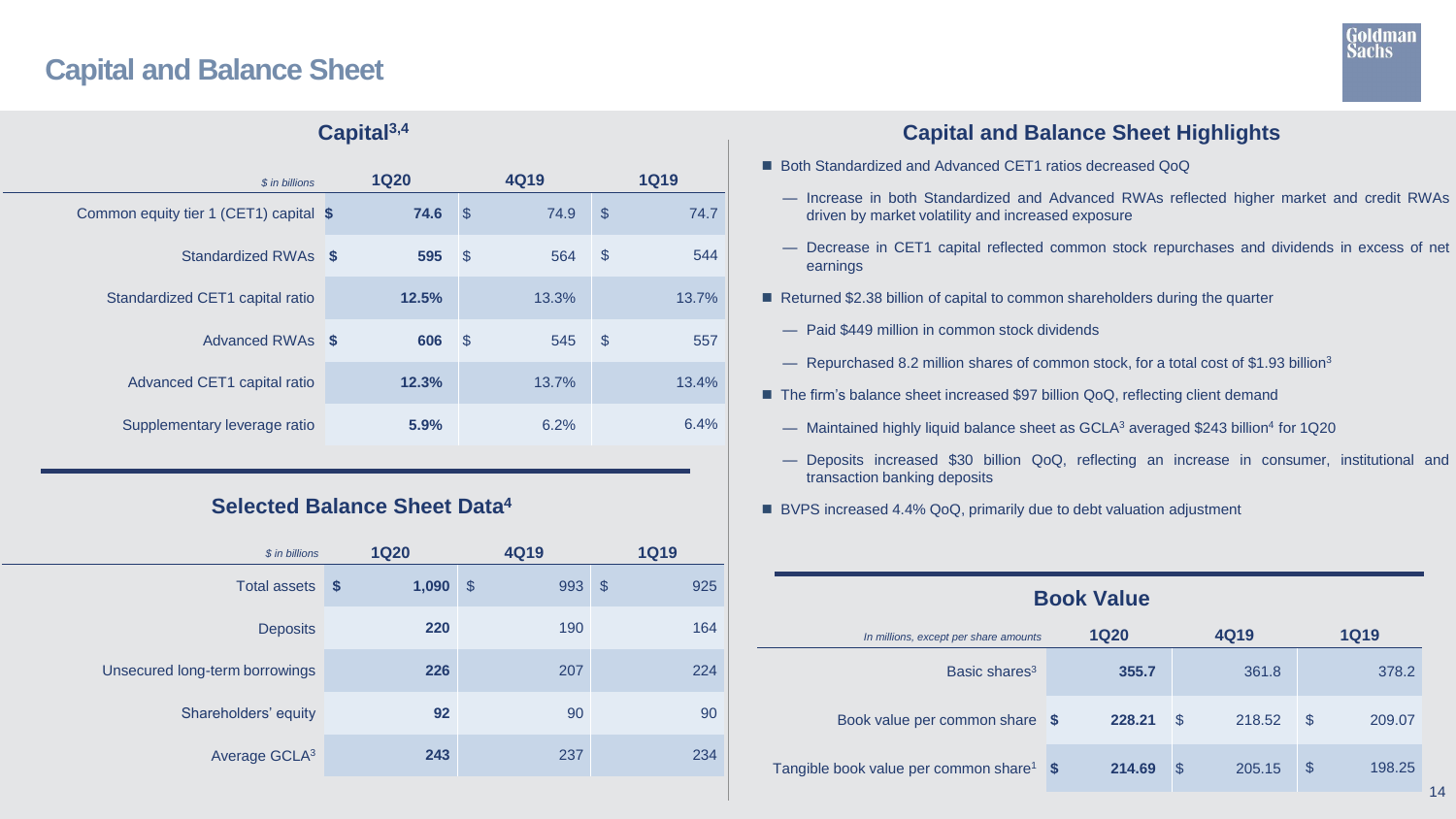# **Cautionary Note Regarding Forward-Looking Statements**



This presentation contains "forward-looking statements" within the meaning of the safe harbor provisions of the U.S. Private Securities Litigation Reform Act of 1995. Forward-looking statements are not historical facts, but instead represent only the firm's beliefs regarding future events, many of which, by their nature, are inherently uncertain and outside of the firm's control. It is possible that the firm's actual results, financial condition and liquidity may differ, possibly materially, from the anticipated results, financial condition and liquidity indicated in these statements. For information about some of the risks and important factors that could affect the firm's future results, financial condition and liquidity and the forward-looking statements below, see Item 8.01 of the firm's Report on Form 8-K dated April 15, 2020 and "Risk Factors" in Part I, Item 1A of the firm's Annual Report on Form 10-K for the year ended December 31, 2019.

Information regarding the firm's assets under supervision, capital ratios, risk-weighted assets, supplementary leverage ratio, balance sheet data and global core liquid assets (GCLA) consists of preliminary estimates. These estimates are forward-looking statements and are subject to change, possibly materially, as the firm completes its financial statements.

Statements regarding (i) estimated GDP growth, (ii) the impact of the COVID-19 pandemic on our business, results, financial position and liquidity, (iii) the timing and profitability of business initiatives and the achievability of medium- and long-term targets and goals, (iv) the future state of the firm's liquidity and regulatory capital ratios, (v) the firm's prospective capital distributions, (vi) the firm's future effective income tax rate, and (vii) the firm's investment banking transaction backlog are forward-looking statements. Statements regarding estimated GDP growth are subject to the risk that actual GDP growth may differ, possibly materially, due to, among other things, changes in general economic conditions. Statements about the effects of the COVID-19 pandemic on the firm's business, results, financial position and liquidity are subject to the risk that the actual impact may differ, possibly materially, from what is currently expected. Statements about the timing and benefits of business initiatives and the achievability of medium and long-term targets and goals are based on the firm's current expectations regarding our ability to implement these initiatives and achieve these targets and goals and may change, possibly materially, from what is currently expected. Statements about the future state of the firm's liquidity and regulatory capital ratios, as well as its prospective capital distributions, are subject to the risk that the firm's actual liquidity, regulatory capital ratios and capital distributions may differ, possibly materially, from what is currently expected. Statements about the firm's future effective income tax rate are subject to the risk that the firm's future effective income tax rate may differ from the anticipated rate indicated, possibly materially, due to, among other things, changes in the firm's earnings mix or profitability, the entities in which the firm generates profits and the assumptions made in forecasting the firm's expected tax rate, and potential future guidance from the U.S. IRS. Statements about the firm's investment banking transaction backlog are subject to the risk that transactions may be modified or not completed at all and associated net revenues may not be realized or may be materially less than those currently expected. Important factors that could have such a result include, for underwriting transactions, a decline or weakness in general economic conditions, an outbreak of hostilities, volatility in the securities markets or an adverse development with respect to the issuer of the securities and, for financial advisory transactions, a decline in the securities markets, an inability to obtain adequate financing, an adverse development with respect to a party to the transaction or a failure to obtain a required regulatory approval.